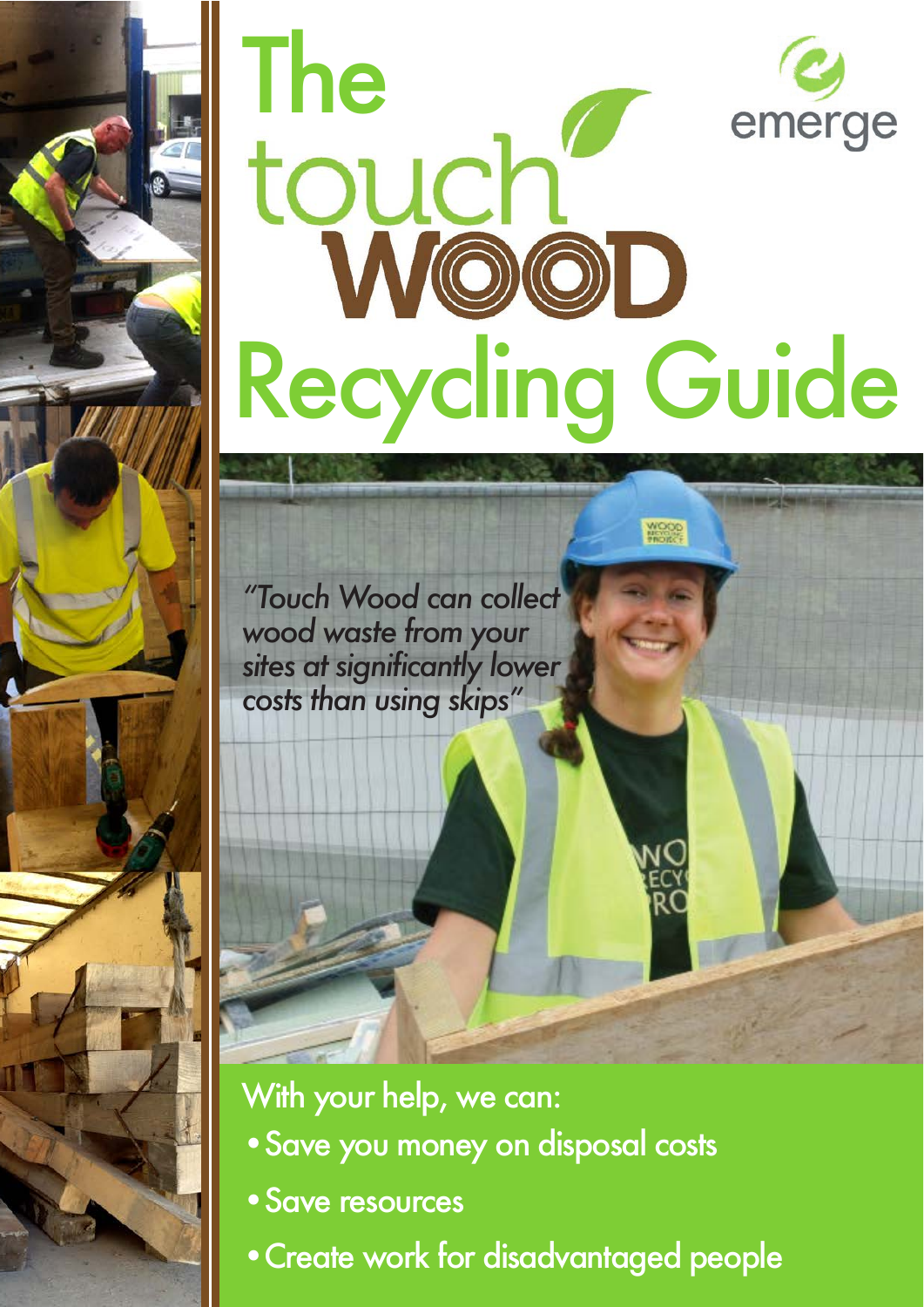# Wood Waste Collection Scheme An Introduction to the Service

### Where it all began

tour

Touch Wood is part of the EMERGE 3Rs charity and is operated by its social enterprise, EMERGE Recycling. In April 2013, we started the Touch Wood recycling venture as a member of the National Community Wood Recycling Project (NCWRP). We provide a cost-effective collection service for all types of waste wood from building sites. Our aim is to save resources by reusing and recycling used timber and to create jobs, training and volunteering opportunities for disadvantaged people.

### The benefits to you

**Save money and make an even greater contribution to sustainability. Specifically you can:** 

**Cut your waste disposal costs Save valuable resources and reduce energy use and pollution Help bring skills and training to disadvantaged people Help fulfil your CSR and Environmental Policy commitments** 

**Call us on 0161 223 8200 for full details of our collection areas and how you can work with us to build a more sustainable future!** 

### How the system works

We bring the wood back to our depot in Manchester, where it is sorted and divided between stock for sale to our customers and stock for our workshop. This reduces the carbon footprint of the construction industry provides, cost savings for DIY enthusiasts and work opportunities to our volunteers.

In the workshop Touch Wood's qualified joiners work with and provide support and training to our volunteers, often job-seekers. The team takes great pride in their work and produce wooden products to a very high standard, for sale to the public.

This helps to improve volunteers' confidence and self-esteem and gain or improve transferable skills that will help them get into paid employment, making way for a new team of volunteers.

We currently collect from hundreds of sites and would love to work with you too. Just&give&us&a&call&on&**0161%223%8200**&or& email&**wood@emergemanchester.co.uk**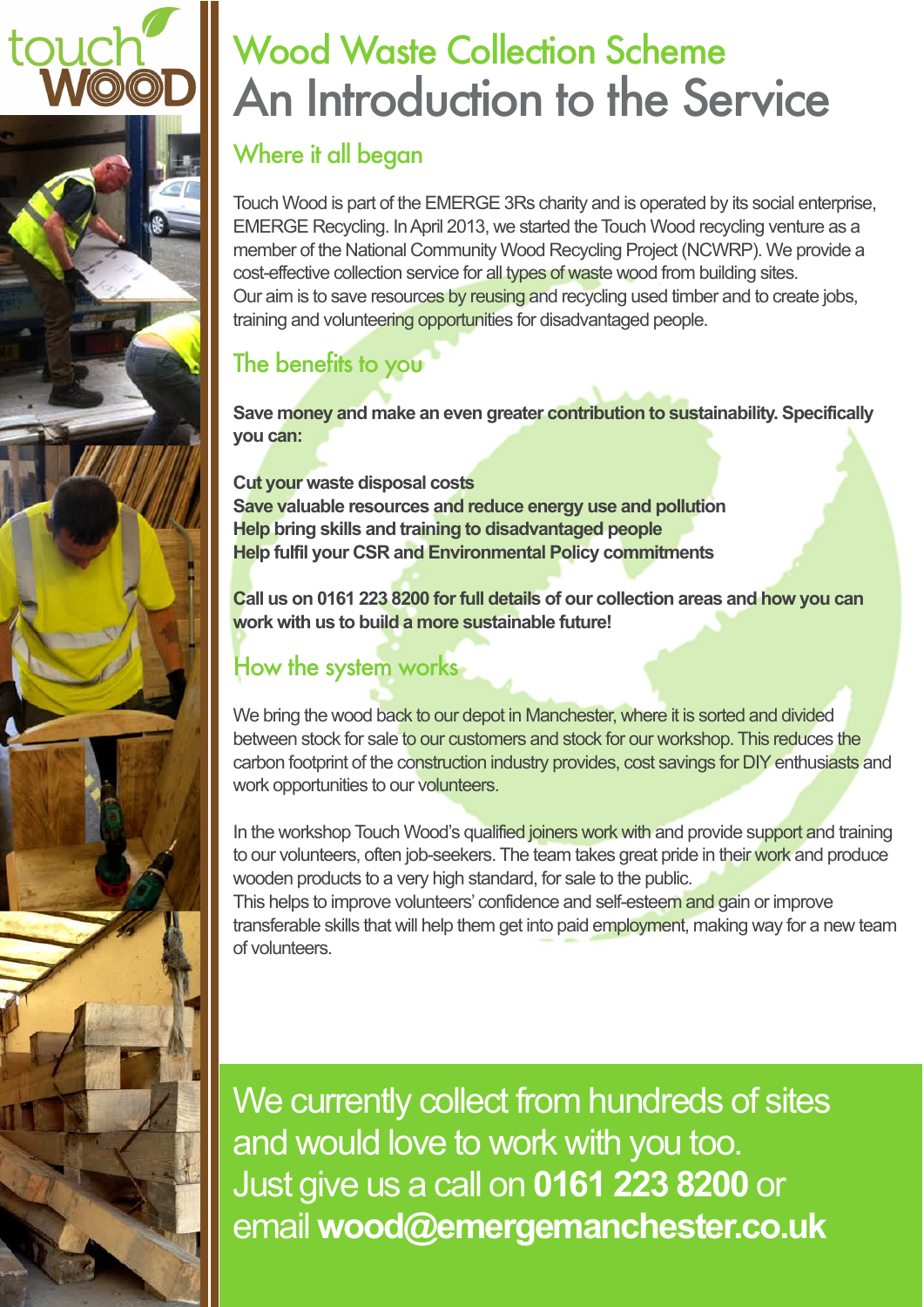

# Wood Waste Collection Scheme

# Main Areas Covered



## **Primary - Greater Manchester** Secondary - Surrounding Area

To register for the scheme, book a collection, make a comment or for any further information, please do not hesitate to call the collections&team&on **0161%223%8200**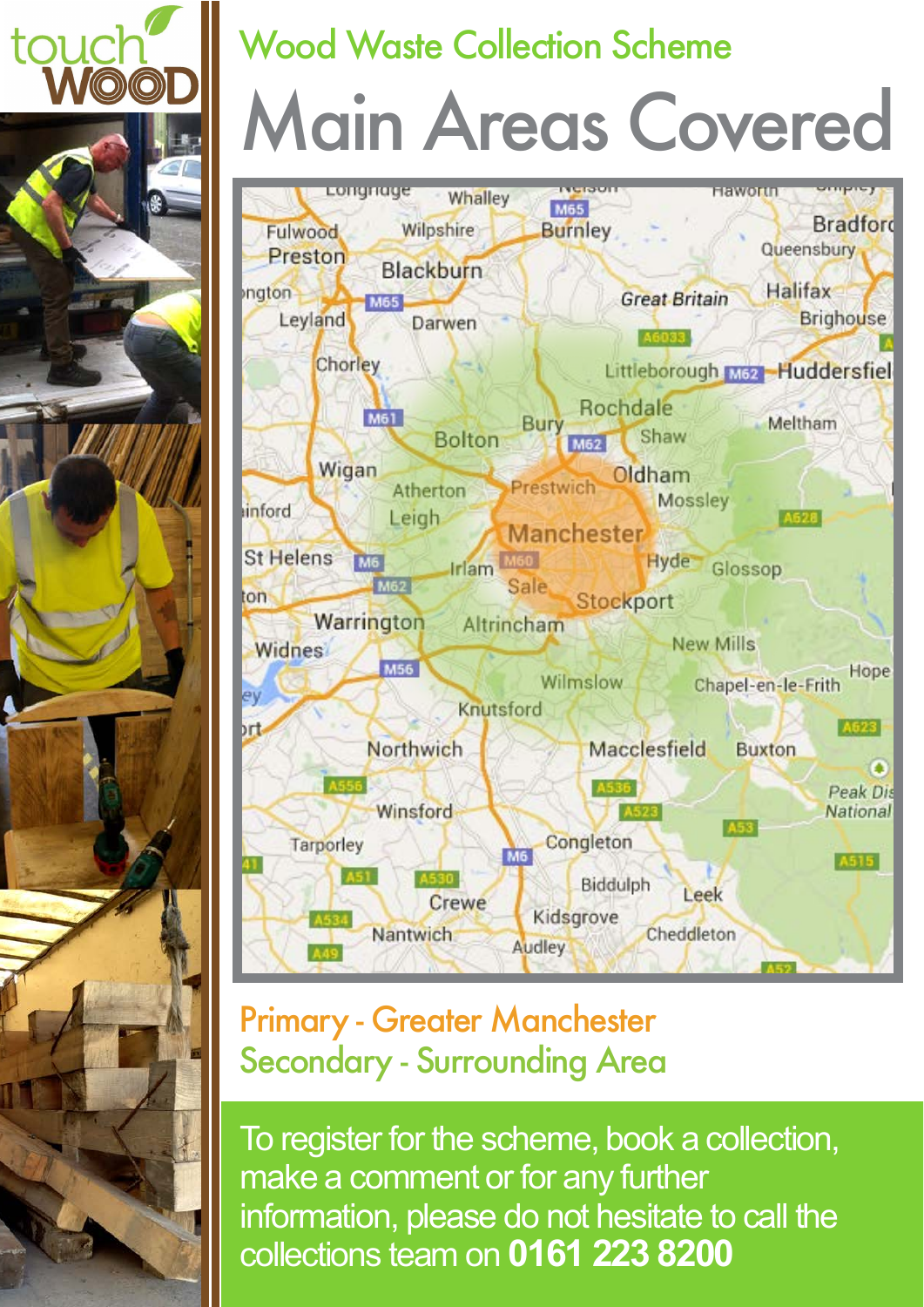

# **Wood Waste Collection Scheme** Operating the scheme on your site

#### Registering on the scheme or ordering a collection

To register your site, simply contact us (details below). We will get the collection manager to call you promptly to arrange a collection time or to discuss your needs. He/she will become your contact for the first and all subsequent collections.

To guarantee a prompt service from our enterprises, please supply us with a purchase order before your first wood waste collection.

#### Setting up a wood bay

The ideal place to store all your waste wood is as near as possible to the general skip(s). This will assist site workers in choosing the wood pile rather than anywhere else. The bay only needs to be around 3 metres square and, if possible, confined by Heras fencing. It should be accessible to our vehicle – ideally, we need to park beside it. There is no need to cover the wood. When there is about a skip load, give us a call and we will collect; our trucks hold 12 yds3 and 37 yds3.

#### What wood can be collected?

We collect all waste timber, wood composites, furniture, wooden items (regardless of type, condition or contamination — except creosoted). Nails, screws, door furniture, fixings, pallet fastenings and other metal contamination pose no problem. We can take other potentially reusable material, such as ducting, insulation and spare fixings — just speak to the collection manager. If in doubt, don't worry, just put it in the pile and we will sort it when we.collect

We can't do one-off collections comprised of just fire-doors, old kitchen units or similar for our usual rates, as they have no reuse potential (they can all be recycled though). Please discuss such requirements with your collection manager.

#### Collection turn-around time and load size

Normal collection hours are between 9am and 5pm — although earlier/later collections can be arranged. Around 90% of our collections are carried out within 48 hours of notification.&

#### Environmental reporting and certification

To help fulfil your environmental obligations, Site Waste Management Plans and inform staff, customers and shareholders, we provide monthly analysis of the timber collected from your site. We will send you a Site Reuse and Recycling Summary outlining what has happened to the actual wood collected. In addition, we can send a Consolidated Summary showing information from all your sites.

Each site can also gets a Certificate of Recycling stating the total volume of timber saved; these are useful for staff motivation and public relations needs.

To register for the scheme, book a collection, make a comment or for any further information, please do not hesitate to call the collections&team&on **0161%223%8200**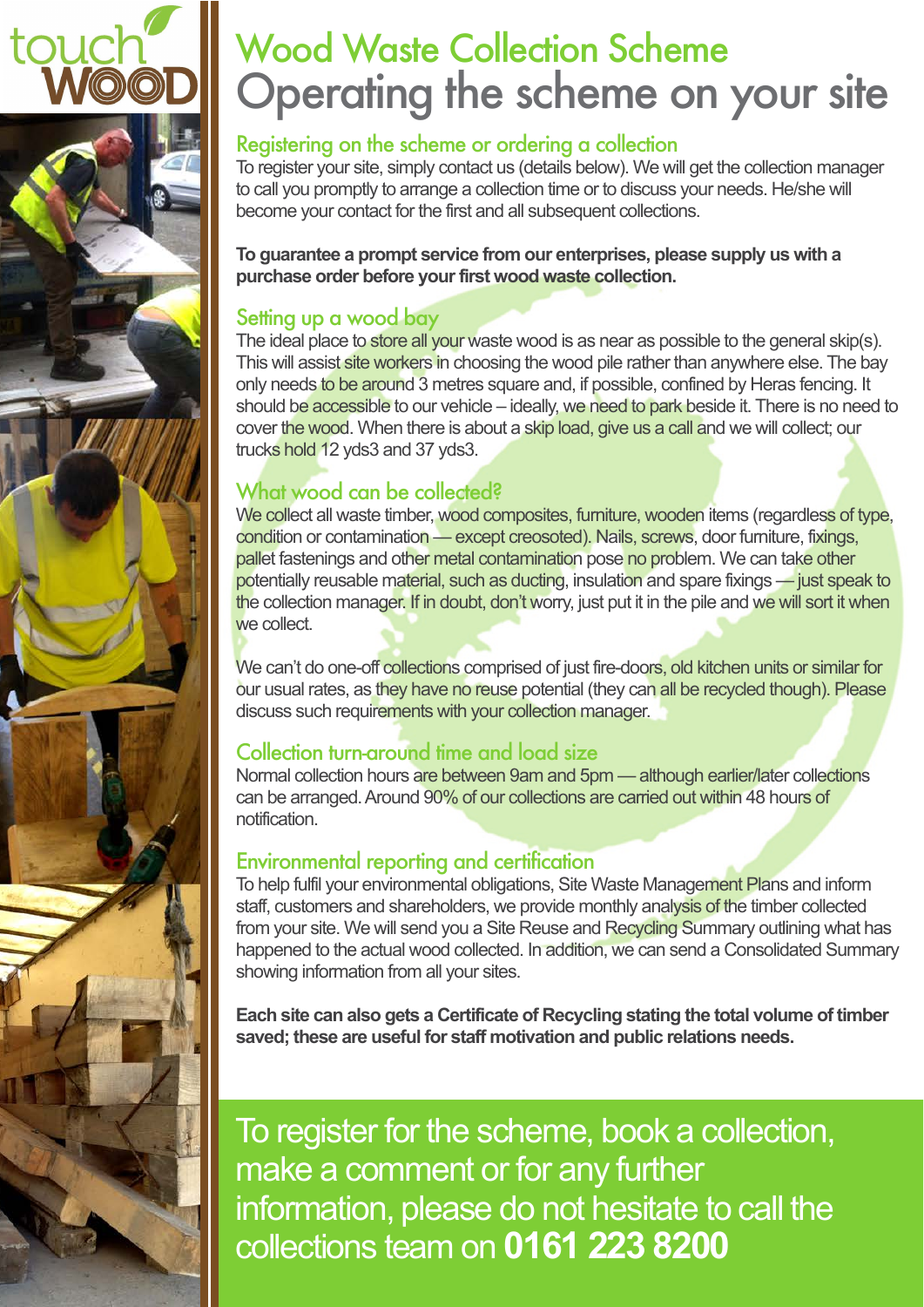

# **Wood Waste Collection Scheme** Frequently asked questions

#### **Q Our skip company recycles the wood, so what's the point of using you?**

We'll probably be a bit cheaper, but most importantly, your waste wood will be reused (not just 'down-cycled' into chips) and we create work for disadvantaged people — so you get real 'added value'.

#### **Q Is it as good value as a skip?**

We load our trucks as tightly as possible, so you don't get the void space of up to 20% that you get with skips. For soil or rubble, a skip is good value, but not for bulky stuff like wood and pallets. With us you get best value every time — as well as all of the other benefits too!

#### **Q Why can't you leave me a skip?**

Our way of collecting might seem unorthodox, but it is the most environmentally friendly way possible — as less fuel is used, less pollution generated and more material can be saved for reuse. And as we can take up to 37yd3 in one go, there will be fewer vehicle movements on your site.

#### **Q What if I am not sure what you will take?**

We take all wood/wood-based product — including MDF, chipboard and preservative-treated timber (except creosoted). Don't worry if you're not sure, just put it in the pile and we'll sort it when we collect. Nails, screws, fixtures and fittings and pallet fastenings etc. are all acceptable. Any wood we can't reuse goes to chipping firms with facilities to remove the metal from the chips.

#### **Q Do you take other stuff?**

Yes, probably. We will often take other things that are potentially re-usable. For example, we have taken insulation materials, ducting, spare fixings etc. on the same basis. Just ask the collection team when they come to collect. If we can save it from going in the skip, all well and good!

#### **Q Can you collect at short notice?**

Same-day or next day collections are often possible. In any event, we'll do our best never to keep you waiting for longer than 48 hours. We want your business, so we will work hard for it

#### **Q Are you properly licensed and insured?**

We are Registered Waste Carriers, have Safe Contractor and Contractor Plus accreditation & have Environmental Permit Exemptions and Employers and Public Liability Insurance. We provide proper Waste Transfer Notes and a full audit trail.

#### **Q Building sites are dangerous, can you adhere to our strict H&S procedures?**

Absolutely! Our collection staff carry their CSCS cards, always wear the right PPE and get on-going training. We can provide Risk Assessments and Method Statements.

#### **Q What sort of people will benefit from our involvement?**

Your involvement will result in life-changing opportunities for a wide range of disadvantaged people who will gain confidence and self-esteem and learn a range of useful transferable skills enabling them to get back to work. People we help include ex-offenders, those with mild mental health or learning difficulties and people who have come through drug and alcohol abuse.

### **Call us NOW for a QUOTE on 0161 223 8200**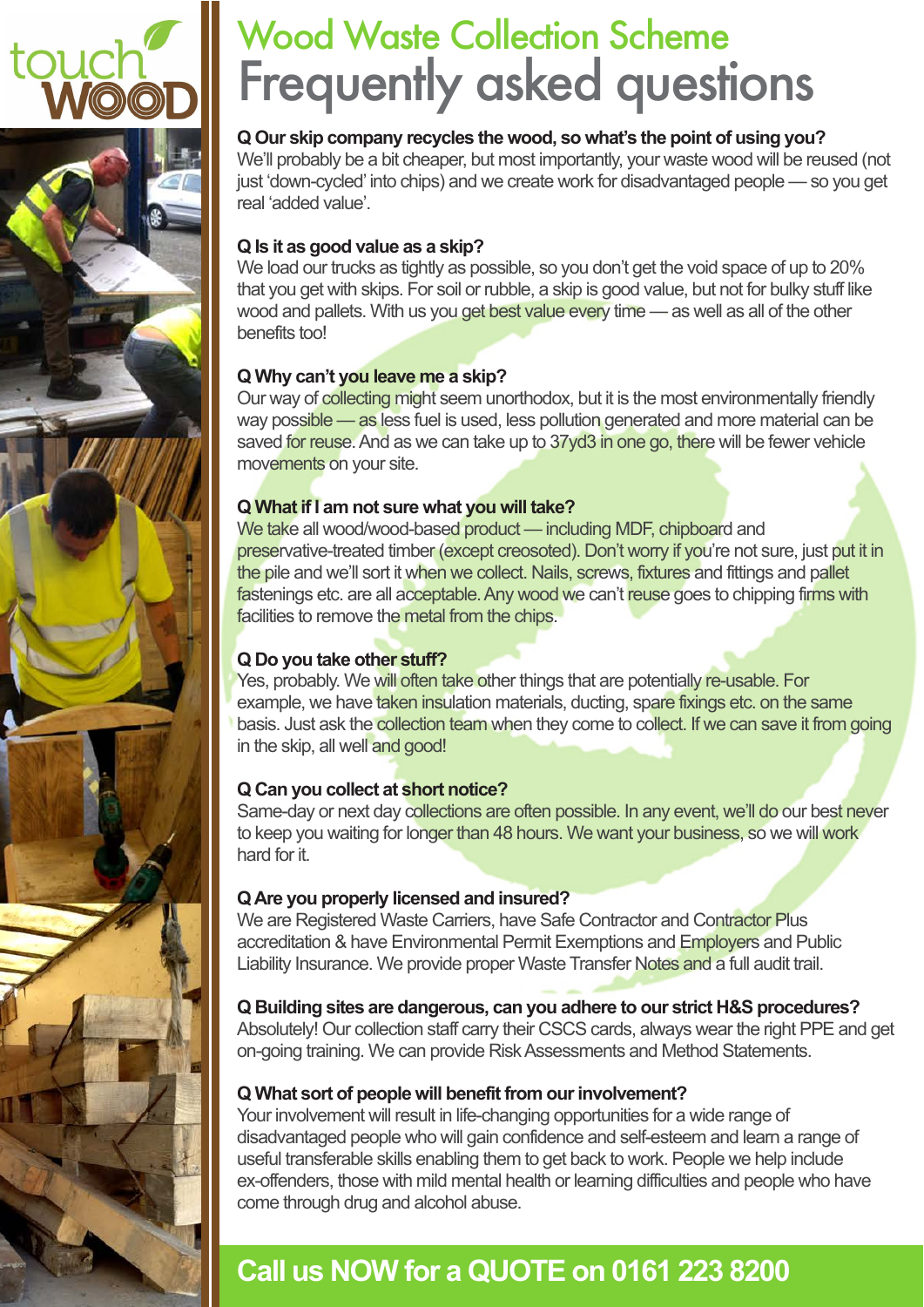

# **Wood Waste Collection Scheme** Who's involved

#### **Some of our many collection customers**

As members of NCWRP we have worked with some of the biggest names in Construction who have already recognised us as a service that offers value for money, impeccable professionalism, all while delivering a commendable social achievement.

#### **National/regional builders**

- BAM Construction
- BAM Nuttall
- Bouygues UK
- Breyer Group
- Carillion
- Castleoak
- Galliford Trv
- Interserve
- Kier Group
- Laing O'Rourke
- Leadbitter
- Mace Group
- Morgan Sindall
- $\bullet$  Skanska
- Tavlor Wimpey
- Warings Group
- Wates
- Willmott Dixon

"We've been involved for more than two years. We trialled it on a couple of sites and within a couple of weeks it was clear that they were a professional outfit and that [the service] would provide us with a cost benefit and provide some good CSR benefits for the company".

> **Steve Troubridge HSE Manager Manager, Breyer Group PLC**

**"We think the Community Wood Recycling scheme is** fantastic. The service not only supports our **environmental aims, it also helps meet our local** community objectives by supporting disadvantaged people back to work. It's good to know our waste wood **is going to good use, and is good value too!"** 

> **Charlie Law Head of Environment, BAM Construction**

"I think it is great that this place exists, where they are not just doing something good for the environment  $-$  but it is a whole social enterprise helping the community and the people who live here."

**Oliver%Heath Eco-designer and TV presenter** 

### **Other organisations**

- American Express
	- Aviva
	- $\bullet$  BHS
- Environment Agency • Gap Clothing
- Legal & General Insurance • Midland Bank PLC
	- Primark Clothing
	- Securicor Omega
	- Sussex University

### **Call us NOW for a QUOTE on 0161 223 8200**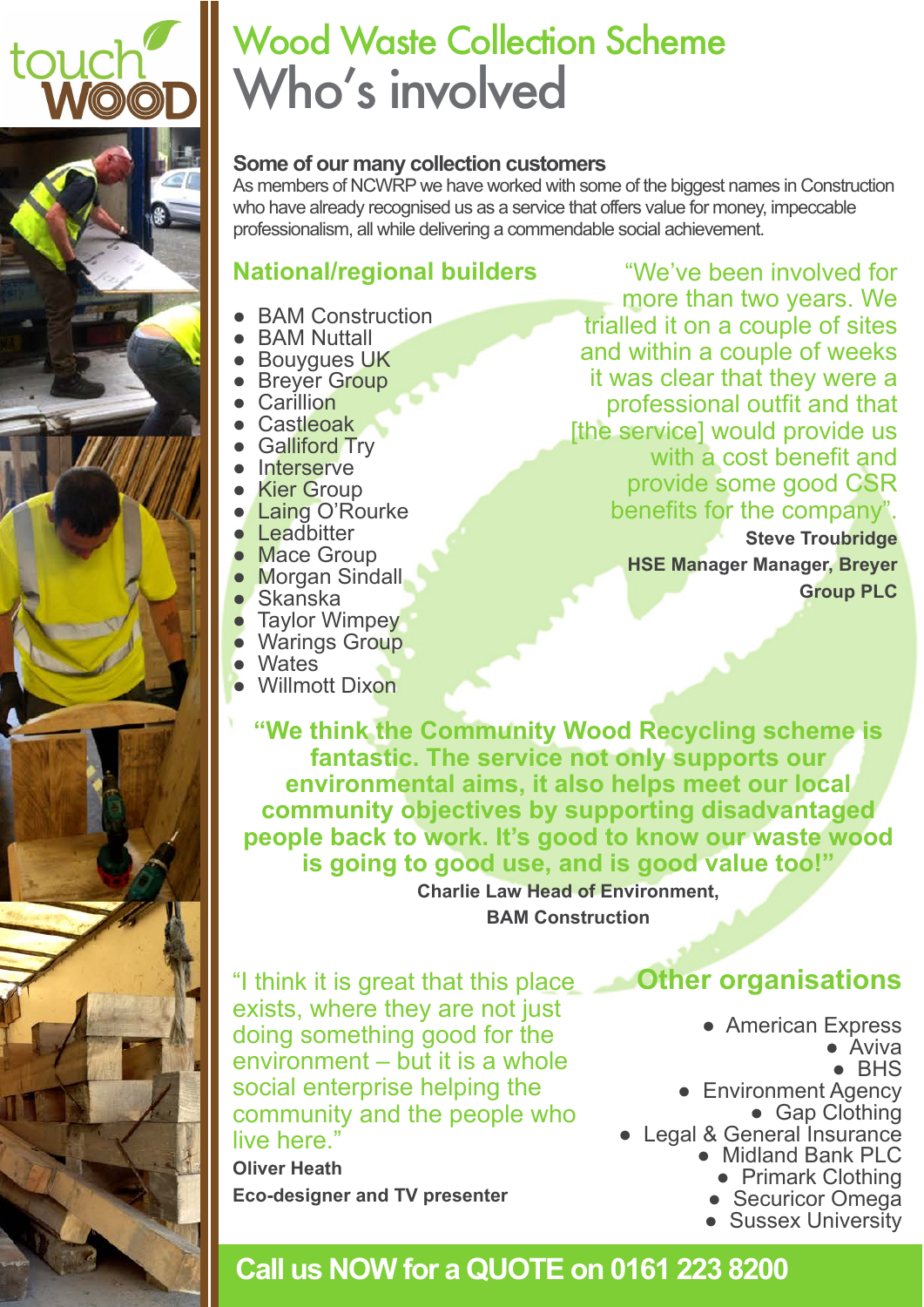

# Wood Waste Collection Scheme **Our Volunteers**



At the Touch Wood Recycling Project we work hard to provide the best environmental option for all the timber we collect. But just as important is the role we play in helping disadvantaged people gain the skills and confidence needed to get back into work or play a valuable part in society.

Touch Wood has received a small grant from The Big Lottery for the Touch Wood Training – Re-using Wood and Re-training Volunteers Project. 32 volunteers will be recruited to participate in a rolling 12-week training programme. We will provide practical on-the-job training focusing on wood reuse and recycling. Qualified, experienced trainers will be employed on a project basis to support, skill-share, advise and give detailed instruction on technical and practical aspects of the complete process from initial assessment, rework and design, through to product sale and handling bespoke commissions for furniture. At the end of the training, volunteers will have gained an NVQ level 2.



**Luke Dobson** became a Touch Wood volunteer in 2014, having been unsuccessful in gaining employment for some time. Since joining Touch Wood his training has included the use of hand tools, power tools and Luke is producing quality wooden products.

Luke enjoys the discipline, and responsibility that he has gained at Touch Wood. "I enjoy being part of the team and my confidence has really improved. At present I am being trained to drive a forklift truck and am looking forward to starting an NVQ Level 2 course in warehousing and storage in June."

#### Anonymous Case - 5 years unemployed

He manages his health and depression conditions. His target is to get a warehouse operative role. "I've applied for so many jobs but you don't hear anything back. I feel like I'm hitting my head against a wall. Volunteering keeps me active, I've gained more skills, I help new volunteers and I do stock control. When I first came here I'd say my depression state was 0 now it's an 8, I have off days, because of the knock backs but volunteering keeps me going."

### **For information on volunteering, please call us on%0161%223%8200%**